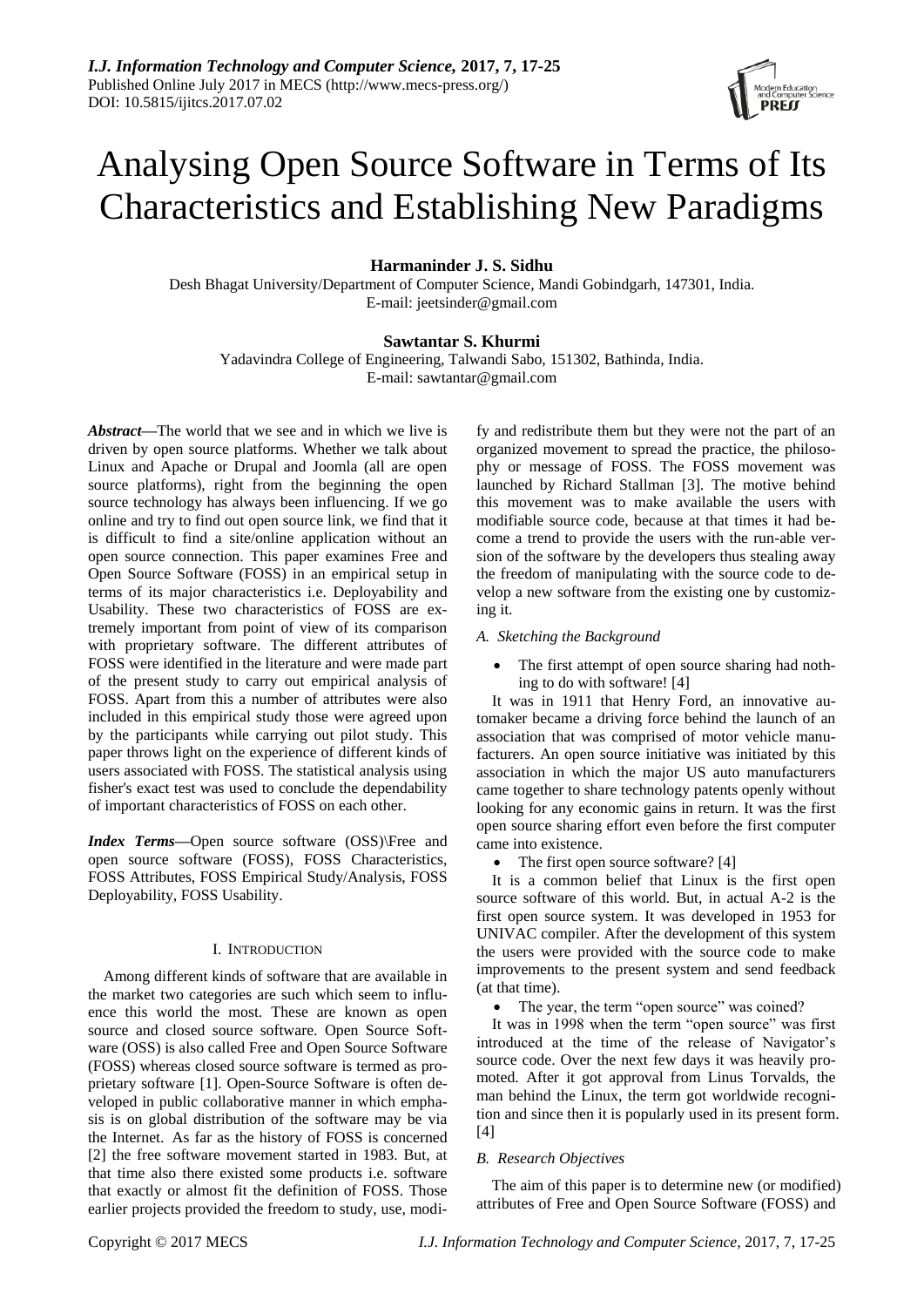also to establish if it is possible to hypothesise the dependability of Deployability and Usability on each other. Determination of such an association is very important keeping in view the assessment of present status of FOSS in the software industry in India. It was also required to know the gender and age distribution of professionals involved in FOSS related issues, to identify education and income level of people actively participating in FOSS related activities and sources of information regarding FOSS.

The paper is organized as follows: Section I being the introduction. Section II mentions the details related to concepts involved in the present study that are existing in the literature under the title "Related Work". Section III briefly reveals the concepts related to FOSS (definition and licenses). Section IV presents the research approach employed to carry out this study thereby mentioning the tools used to carry out the analysis of primary data for interpretation of the results. Section V is concerned with the presentation of results supported by relevant figures and tables. Section VI draws the conclusion of the study also involving the limitations of the present study and its future scope.

#### II. FREE AND OPEN SOURCE SOFTWARE

FOSS may be termed as software which is accessible to everyone whosoever is in need of it [5]. The software (in operational form) along with its source code is available without any restraint to: use, copy, modify and redistribute. FOSS provides a user with numerous kinds of liberties i.e. liberty to: run the program, study the program in order to know the functionality of the program, software's redistribution (provided the software sticks to the first terms of license) and improve the program"s functionality so that it may be released for public use. Such kind of liberty portrays FOSS design, adoption, development, and implementation [6].

# *A. Definition*

Free and Open-source software is computer software with its source code made available with a license in which the copyright holder provides the rights to study, change and distribute the software to anyone and for any purpose [7].

The counterpart of FOSS is CSS (Closed Source Software). It is simply called proprietary software e.g. Microsoft Windows and MS-Office etc. It is not necessary for FOSS to be with zero price tag because the proprietary components and services may be charged for with monetary fees.

# *B. Licenses*

The FOSS licence ensures that the software is free for all the users by ensuring your freedom to change and share the software [8].

There are three general categories [9] in which the open source software licenses may be grouped into as shown in Table 1.

Table 1. Types of software license

| License Type | Also known As          | Examples         |
|--------------|------------------------|------------------|
| Permissive   | Academic               | Apache, BSD, MIT |
| Reciprocal   | Copyleft               | MPL. LGPL        |
| Propagating  | <b>Strong Copyleft</b> | GPL. AGPL        |

# III. RELATED WORK

There are two fundamental facts about Free and Open Source Software (FOSS) which influence its Usability considerably. First is that it can be said that number of users of a FOSS may be considered to be virtually boundless. Second is that it is the end user whose experience with the FOSS determines the software quality. These two factors make Usability an even more critical quality attribute for FOSS than it is for proprietary software. It is necessary to study the level of Usability of FOSS and the other related issues. This is because of the reason that there is a sharp increase in the use of FOSS projects by both individuals and organizations [10]. But, it is also true that the FOSS products are usually criticized for having little emphasis on Usability. FOSS developers are; no doubt, interested in Usability, but actually it is not their top priority. Hardly ever systematic Usability evaluation methods are employed in a FOSS project. Almost, all the efforts are common sense based. There is inadequate or very little understanding of Usability among most of the developers. Further, lack of resources and methods of evaluation make the situation even worse as reported by [11]. So, the limited distribution of FOSS is due to problems which are associated with Usability or the Usability itself which is often regarded as one of the main reasons behind this poor distribution. It is quite surprising that people involved in the development of FOSS or open source communities have managed to develop successfully a great deal of open source software [12]. It is the world which is dominated by proprietary software. Still, this remarkable achievement has been made. [13] Examines the current state of Usability in FOSS and tries to find out, why it is common to overlook Usability in Open Source Software? A popular Open Source Software called GNOME for desktop environment was used to provide just round the corner information for present structure for development and also to figure out the improvement areas. When test data was analysed it explored features of Usability and put forth possibility of investigation to enhance overall Usability within FOSS system. As far as the Deployability of FOSS is concerned it refers to the capability of software to be packaged for usage in a particular environment [14]. The various sub-characteristics and attributes of Deployability FOSS [14] are as follows. Portability: it signifies the capability of FOSS to be relocated from one system to another. It has following two attributes- (i) Software system independence (it indicates the extent to which the software is independent of the platform on which it is running such as operating system and other system/environment constraints i.e. type of programming language and the database system being used). (ii) Machine independence (it signifies the ease with which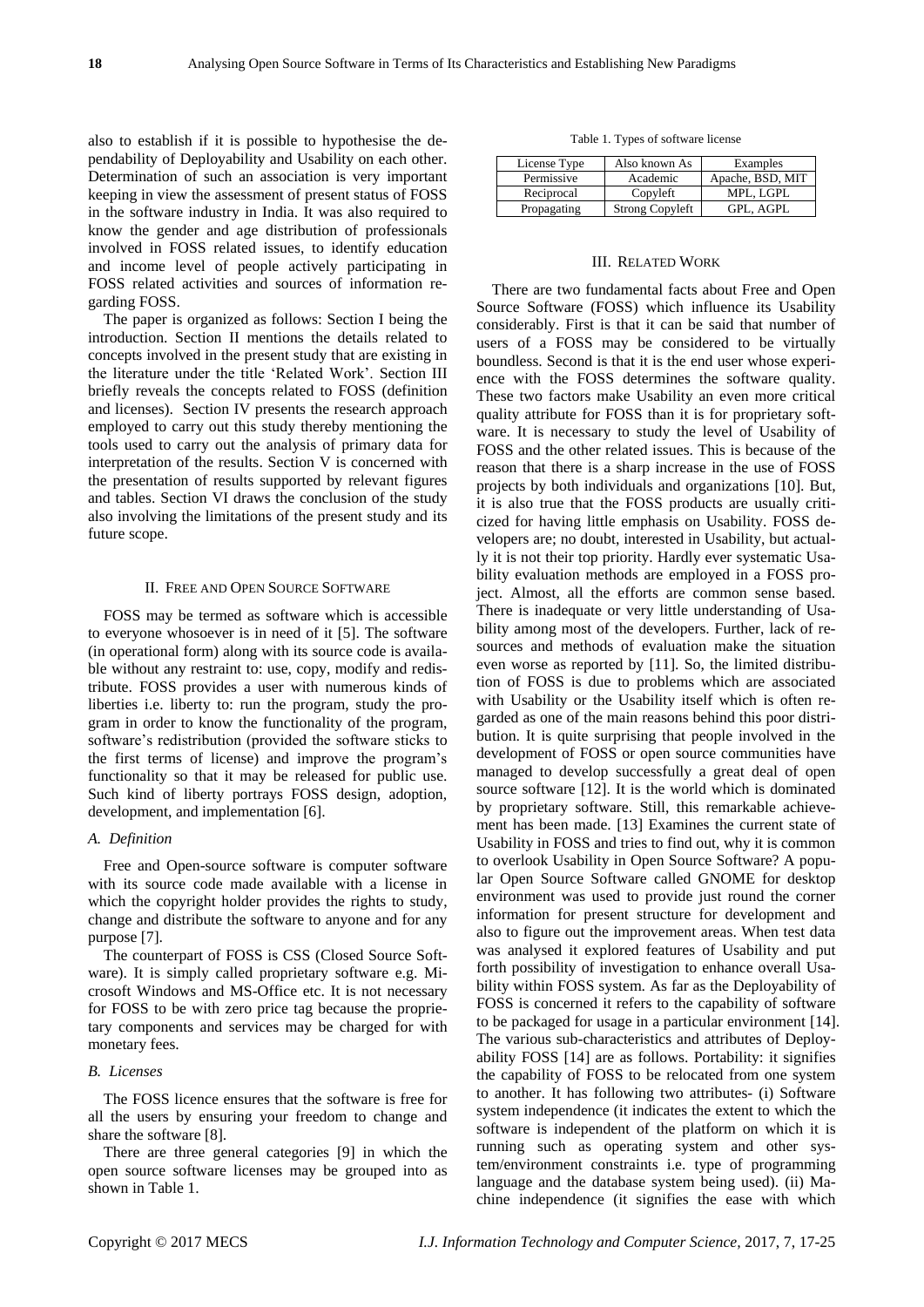software can be run on any machine by making use of minimum possible resources like software, hardware, network etc.). Next is Installability: it is the ability of the FOSS to be installed as per the requirements of a specific environment. Its attribute(s) is/are- (i) Ease of installation (it refers to the effort required for installation of the software product/package in the production environment). Then comes the Configurability: it accounts for the ability to setup FOSS to run smoothly in a production environment. Its attribute(s) is/are- (i) Technical documentation (it refers to the simplicity with which the technical details of the software are listed in the user manual). After this we have Adapatability: it signifies the capability of FOSS to be moved to a new environment without the need of any additional action (i.e. an action which is not specified in the user manual). Its attribute(s) is/are-  $(i)$ Suitability for personalization (it is the ability of the software to be able to provide a particular user functionality to the user according to his/her experience). (ii) Adaptivity (it expresses the ability of the software to accommodate various requirements of different users). Last but not the least is Distributability: it refers to the capability of FOSS to run concurrently at different locations. Its attribute(s) is/are- (i) Distributed system (it represents the ease with which a system can be set up as distributed system).

#### IV. RESEARCH METHODOLOGY

The basis of this research is an empirical study. Simple random sampling was used to collect the data to carry out this empirical research. Qualitative and quantitative methods were applied for data collection and data analysis respectively. The qualitative methods involved carrying out interviews and noting down the participants' observations. Quantitative methods were used to collect data by making use of questionnaire and that data was analyzed by making use of different Statistical methods/tools such as mean score, Coefficient of Variance, Cronbach"s alpha and Fisher's exact test. A pilot study was also conducted before going for the actual research endeavour to modify the existing and identify new attributes of Usability namely *Quick comprehension, Proficiency, Knowledge acquisition, Guidance/Help, Informative documentation, System support, Appealing manifestation, Well-responsive system, Dynamic functionality, Provided directivity, Reliance, Error control, Full user control, Satisfaction, General user support, Active feedback, User oriented, Consistent and clear screen display, User-friendly interface and Norms and standards.* As identified through existing literature the Deployability of FOSS is made available by various quality models namely Boehm, IEEE, ISO 9126 and MCcall [15]. The Deployability of FOSS may be identified in terms of *Portability, Installability, Configurability, Adaptability, and Distributability.*

# V. RESULTS AND FINDINGS

It is very important to know the status of professionals dealing with FOSS concerning their involvement in FOSS activities. An effort was made to know the standing of FOSS people involved in FOSS in one way or the other. Different FOSS users/people were enquired about their age, income and education level and their sources of information about FOSS. The research activity carried out revealed some interesting facts and figures which are discussed below.

# *A. Gender and Age Distribution*

Two hundred people were the part of the survey of which seventy seven were females and one hundred and twenty three males. An effort has also been made to have people in the survey from different age groups. The selection of different age group was dictated by the fact that younger people are more tech savvy and expected to possess more knowledge regarding different types of software systems proprietary as well as FOSS. In all the survey out of two hundred people, 72 fall in the category of 20-30 and 124 between 31-40 and rest are above 40 (Fig. 1). Out of 122 males, 38 belong to the age group of 20-30 and 80 are in the age group of 31-40. Out of 78 females in the sample, 34 are from age group category 20-30 and 44 belong to 31-40.

Out of total number of respondents the percentage of males and females falling in the category of 20-30 (age group) is nearly same (approximately 18 percent each). It is indicator of the present scenario that more and more young people irrespective of their gender are joining the FOSS community (Fig. 1).



Fig.1. Sex and Age distribution of respondents

If we look at the figures we come to know that the scenario was comparatively different some time back (about a decade ago). As we can see that earlier the percentage of number of males joining the FOSS community was considerably high as compared to females. Data retrieved from the survey signifies that this percentage was approximately double in favour of males. This situation may be attributed to the likely fact that although the roots of FOSS are very deep in the history of software industry but it has gained popularity in the masses very quickly in the recent times in the country (i.e. India). Now, it won"t be wrong to say that open source software industry is acting as an equal opportunity employer for both kind of sex and more and more number of females are developing confidence in open source industry.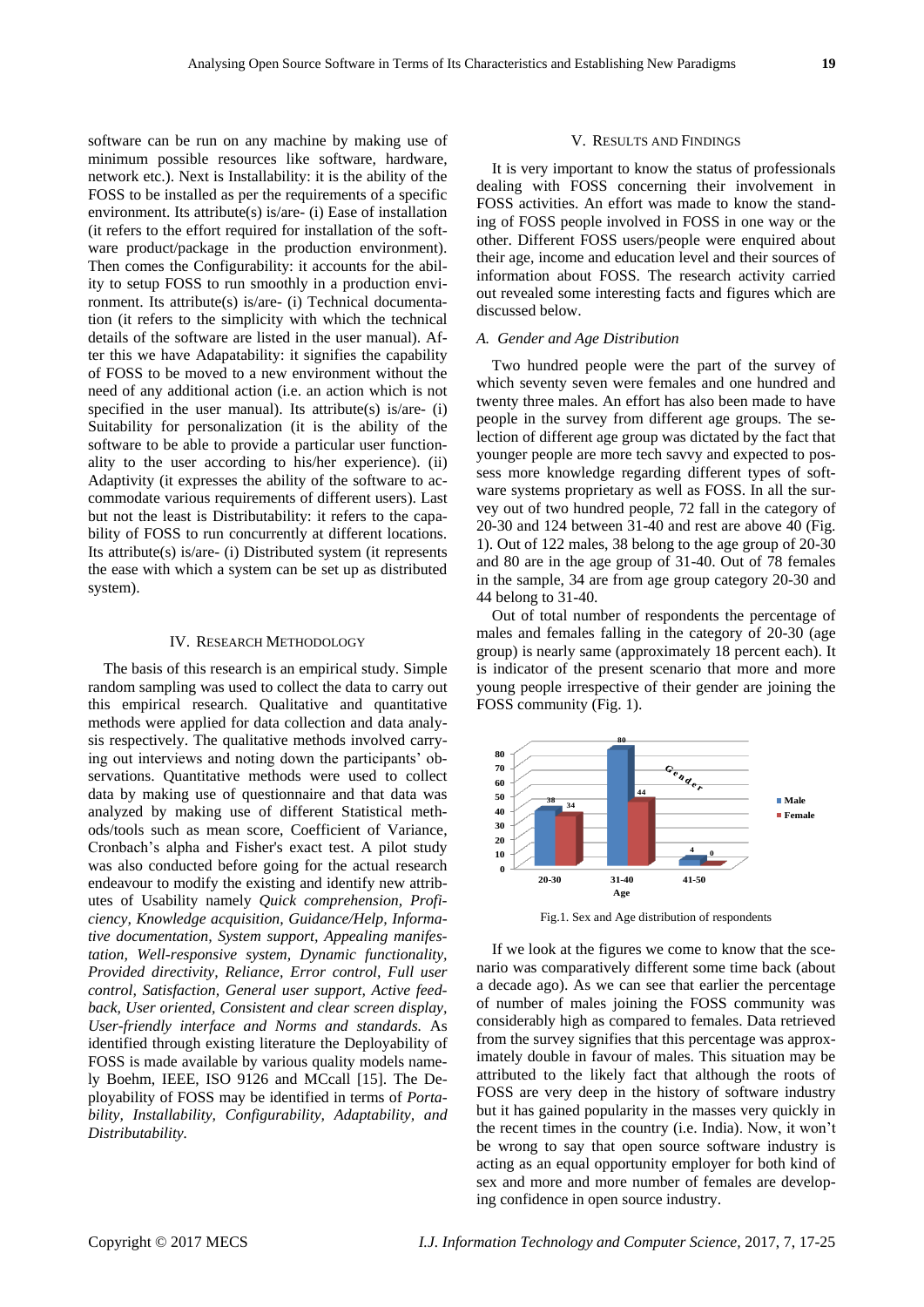The percentage of respondents falling in the age group 41-50 is extremely low. This is another matter of concern. It sound very appealing if we say that about couple of decades back the open source industry had a very limited impact on Indian mind set. As the figures clearly signify that earlier the FOSS was not taken seriously (may be from career point of view) by most of the Indian software professionals. This may be because of the fact that as far as the free lancers were concerned (who are in software industry), they were not be able to see their future in FOSS and on the other hand the companies involved in the software activities were reluctant to pay their employees for getting involved in something that was or will be free of cost in the market. After all, business is for making money and getting profits to survive in this highly competitive world (in whatever field you are).

It is also apparent from the data that total no of female respondents when taken collectively from all the age groups contribute to more than fifty percent of the total number of male respondents falling in different categories of age groups. If we look at the overall figures we find out that the total number of female respondents is equal to 39 percent of total number of respondents in this field of open source technology. The figures clearly signify the substantial participation of females in this open source arena. The data also unfolds the truth that the awareness regarding the FOSS technologies in females is no less than that of males in this male dominating society (Fig. 1). It won"t be wrong to say that if this trend continues then we are more likely to see a large number of professionals getting involved into this field of open source platforms in the country and also a greater level of confidence among the masses towards this sector of software industry.

The foregoing discussion proves that our sample is well representative in terms of age and sex distribution of FOSS users.

### *B. Education and Income levels*

Different income groups were taken into consideration while choosing the respondents. Out of 200 sampled people 60 belong to the category of 4-6 lakh annual income while 132 are from the category of 6-8 lakh, rest of them belong to 8 lakh and above as shown in Fig. 2.



Fig.2. Education and Income level of the sampled people

The level of education which is an indicator of awareness regarding FOSS has also been taken into consideration in the form of Postgraduate, Graduate and other categories. The higher level of education in respondents

may be inclined towards FOSS as compared to lower level of education. In our sample, out of 60 people belonging to 4-6 lakh income groups, 38 are postgraduates and 22 are graduates. Although the number of graduates is substantial in this case but still they are not comparable to that of number of postgraduates. It is also evident from the figures that it is hard to find people with lower level of education as far as their involvement in FOSS is concerned.

It is clear from the data depict in Fig. 2 that as we move from undergraduate level to the postgraduate level the number of responses keep on increasing (towards FOSS involvement) accordingly. This increase in number of respondents towards the higher education is quite high. It can also be interpreted that in case of first two categories of income groups the number of respondents in first category are nearly equal to (or less than) fifty percent of the number of respondents in the second category if we compare postgraduates and graduates in their respective disciplines. This inclination signifies that people might have started involving in the FOSS technologies quite earlier in the country keeping in view its importance and emergence in the Indian society as it is quite obvious that people with more experience are likely to earn more than compared to those with lesser experience unless you are exceptionally good in a particular field and are capable of giving tough competition to your highly experienced counterparts.

However, it can also be said that popularity of FOSS is not that old in the county as we can see from the last two categories of income that the number of respondents with still higher income are significantly small in number (Fig. 2). Whether it comes to graduate or postgraduate level the level of education does not affect the popularity of FOSS in earlier times (again on the basis of income based on experience). We draw a direct conclusion from this situation that earlier the people were reluctant to join FOSS industry or to work on FOSS technologies because they were not sure of having their future in this platform. Although the change in the scenario appears to be quite slow towards the adoption of FOSS as a feasible option, it can be said with certainty that the situation has changed at a very fast pace only some time back.

In case of extreme situations when we talk of the professionals with very low level of education or with reasonably high income group (Fig. 2) we find that there is extremely low probability of finding such people. Further, if we combine these two criteria together the situation becomes extremely unfavourable. Even taking each aspect one at a time we find it very difficult to cope up with the situation as the data clearly indicates that these two conditions are not fruitful to find a good number of professionals dealing with FOSS. The data also justifies the fact that maximum people can be found in higher education category or in second level of income group. So, every effort has been made to make the data representative in terms of education, income levels, gender, age, space and so on.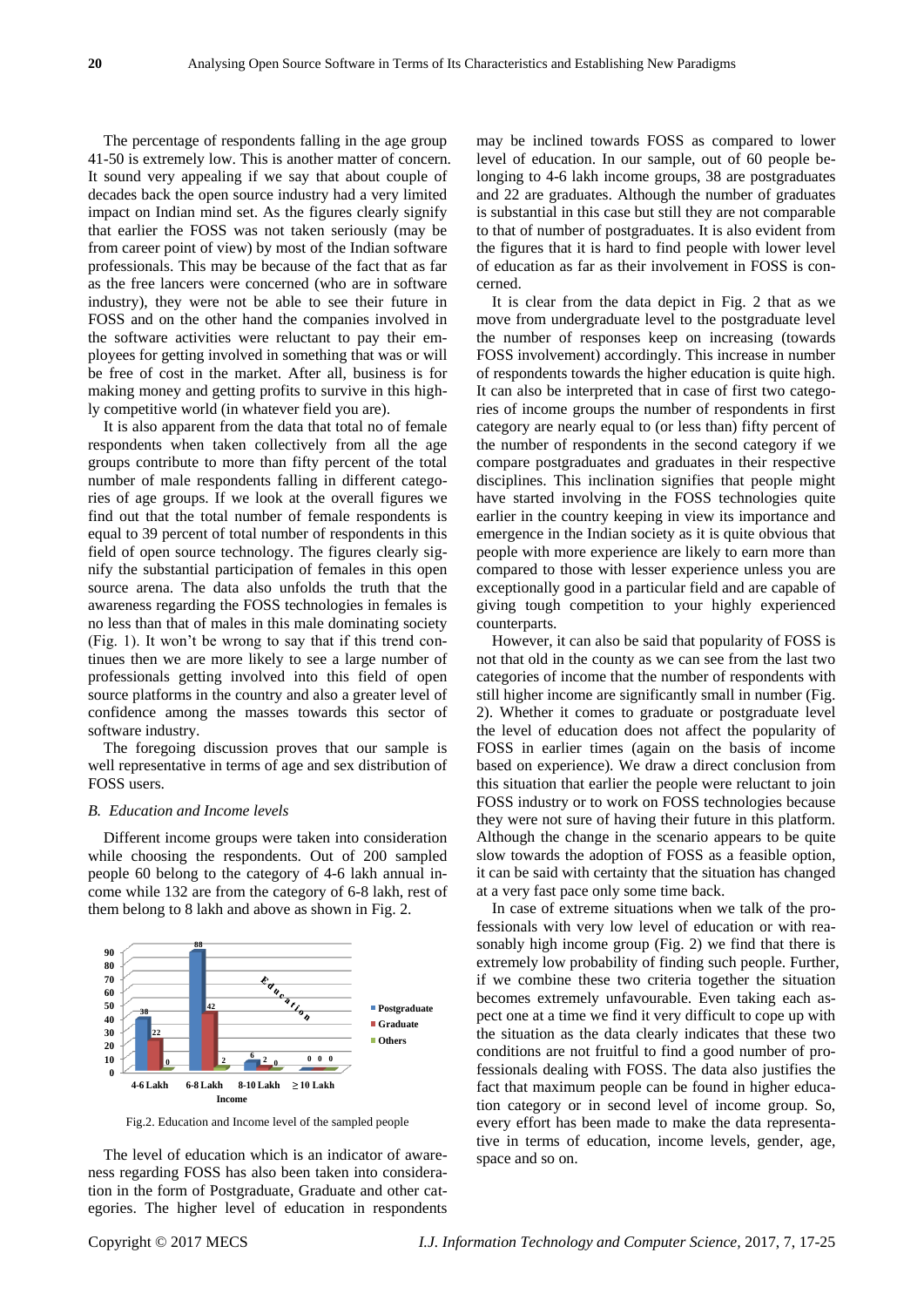#### *C. Information Sources for FOSS*

Though, people in our sample belong to educated category, even then the sources of information regarding FOSS need to be explored. The information or knowledge about FOSS which is disseminated by various sources is essential. We should be able to know the dominating information source for the people. This type of information about the source helps the authorities to promote that very particular source.

To know this fact, respondents were enquired about their source of information regarding BOSS and LINUX, such as internet, newspapers, magazines, radio/TV, colleagues, friends, conferences, workshops, academics, trainings and so on. It has been found that most of the information regarding FOSS technologies is provided by colleagues/friends, newspaper/magazines and internet. And this is almost same for both the categories of FOSS (i.e. BOSS and LINUX). Some weight-age has also been given to academics/trainings and conferences/workshops. The role of Radio/TV is negligible (Fig. 3). In the modern times electronic media like TV and internet is most popular source of entertainment. Therefore, such information should be spread through TV channels and internet so that people can have maximum access and can benefit from the FOSS.

If we look at the data (Fig. 3), we find that approximately 17 percent of the respondents agree that the very first source of information of FOSS for them was internet. This figure holds true for both FOSS operating systems (i.e. BOSS and Linux). Although this does not seems to be a promising figure as far as the popularity of internet is concerned in the present times still it is very appealing if we look at facts and figures about existence and progress of internet in India. In spite of lack of resources, high level of illiteracy rate and limited bandwidth, internet has been able to mark its presence as a promoter of general awareness about FOSS among various other sources of information dispersal.

It seems that the sources of information about FOSS such as help from friends and knowledge from magazines have outplayed other important sources of information which appear to be dominating at first instance (such as internet) as apparent from Fig. 3. But, a closer look at Indian market scenario (software and internet) reveals that it is not that surprising. Because, although FOSS and internet took birth much earlier in the history of software. But, still the commercialization of internet in India took quite a long time especially to reach far flung areas in the country. So, it is quite obvious that the other sources of information mentioned above helped in widespread diffusion of information about FOSS as they were already there much before the arrival of internet and even the FOSS itself.

Conferences and workshops are the indispensable part of education and research community. So, it is quite obvious that they contribute to knowledge distribution related to FOSS to a fairly good percentage (Fig. 3). If we look at combined contribution of Conferences, workshops and academics we find that they appear to be hold-

ing an important position in this marathon as approximately more than one fourth of the total number of respondents considers them as the preliminary source of information in knowing about FOSS. The other sources for information retrieval have proved to be ineffective till date whatever the reasons may be however important they may appear to be. But, the times are changing, technologies are changing and so are the sources of information!



Fig.3. Sources of information regarding FOSS

#### *D. Reliability And Validity Of Data*

To find out the validity and reliability of the data achieved from this empirical endeavour the Cronbach"s alpha test was carried out on the primary data. It helped in getting the estimation of internal consistency of the data collected. To be valid, the value of alpha is supposed to lie between 0 and 1. Internal consistency indicates the degree to which all the data items are interrelated to one another while being subjected to a test. To ensure data"s reliability it is very important to check its internal consistency beforehand.

The figures after subjecting the data to Cronbach's alpha test for Deployability and Usability are shown in Table 2 and Table 3 respectively.

Table 2. Cronbach"s alpha for Deployability Data

| <b>Reliability Statistics</b> |               |                                                                                        |  |  |
|-------------------------------|---------------|----------------------------------------------------------------------------------------|--|--|
| Cronbach's<br>Alpha           | N of<br>Items | <b>VARIABLES</b>                                                                       |  |  |
| .981                          |               | Portability, Installability, Con-<br>figurability, Adaptability, Dis-<br>tributability |  |  |

Table 3. Cronbach"s alpha for Usability Data

| <b>Reliability Statistics</b> |               |                                                                                                        |  |  |  |
|-------------------------------|---------------|--------------------------------------------------------------------------------------------------------|--|--|--|
| Cronbach's<br>Alpha           | N of<br>Items | <b>VARIABLES</b>                                                                                       |  |  |  |
| .690                          | 6             | Learnability, Understandability,<br>Operability, Attractiveness, Com-<br>plexity, Usability compliance |  |  |  |

A value for Cronbach"s alpha is considered to be acceptable if it comes out to be 0.7 or above. Therefore it is obvious from the two Cronbach"s alpha values (i.e. 0.981 and 0.690 from Table 2 and Table 3 respectively.) that the data is sufficiently reliable and can be put to hypothesis testing.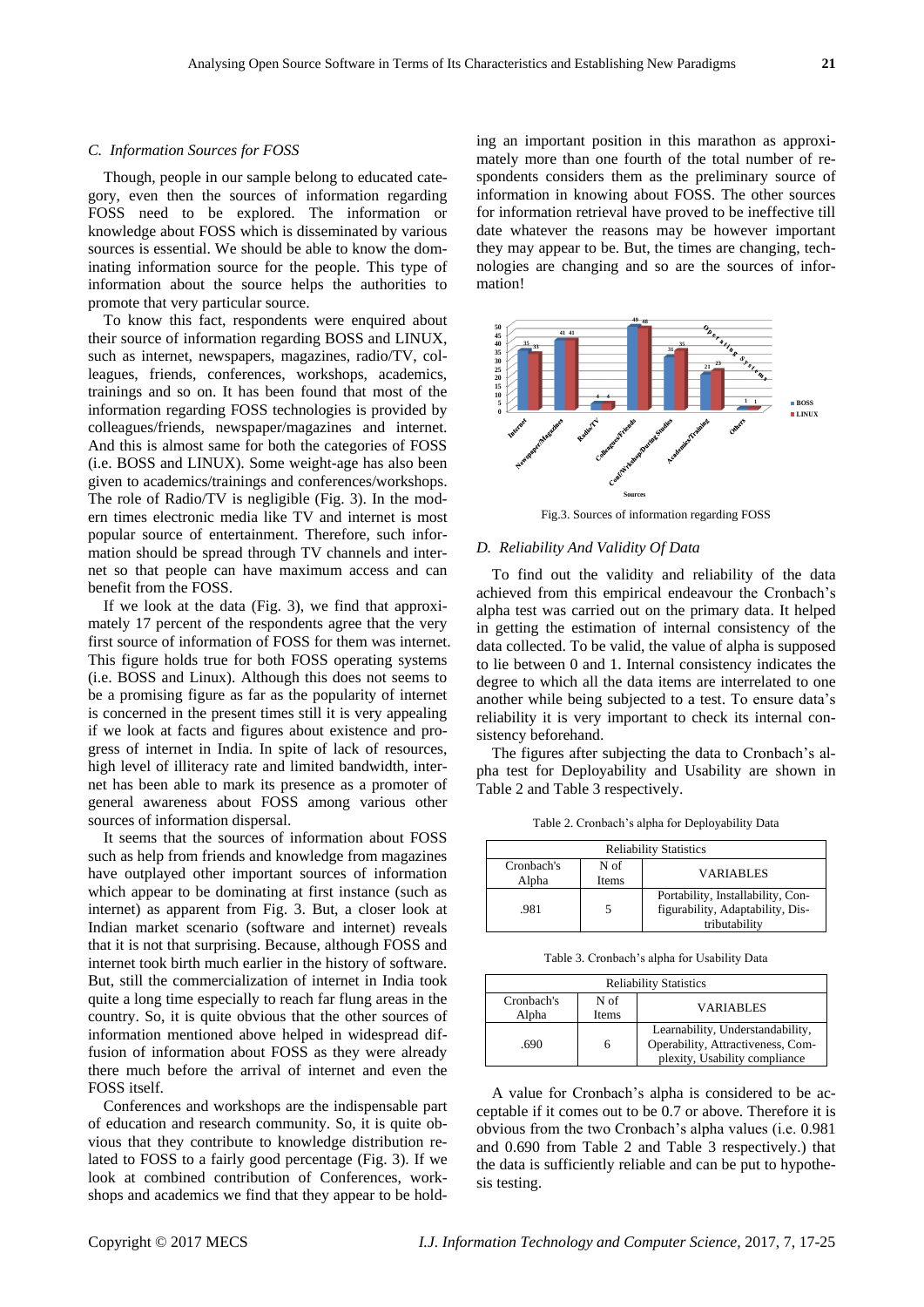#### *E. Association Between Deployability & Usability*

Deploybility (Deploybility with its attributes is graphically represented in Fig. 4) and Usability (Usability along with its proposed attributes is depicted in Fig. 5) are very important characteristics of a software especially when we are talking in terms of FOSS. The reason behind this view is that in case of proprietary software the user or the person acquiring the software gets full after sales support from the vendor. As far as its version, updates or other issues are concerned these are handled by

the proprietor of the software product. So, user does not have to worry about the problems concerned with Deployability and Usability of the software product as it comes into market after passing through sufficiently reliable assessment levels carried out by persons responsible for its evolution. But, the scenario is considerably different when it comes to FOSS. Since, there is no proprietor as such so the development community is responsible for taking care regarding resolving issues if some problem arises at any point of time.



Fig.5. Usability Characteristic In Terms Of Its Sub-Characteristics & Proposed Attributes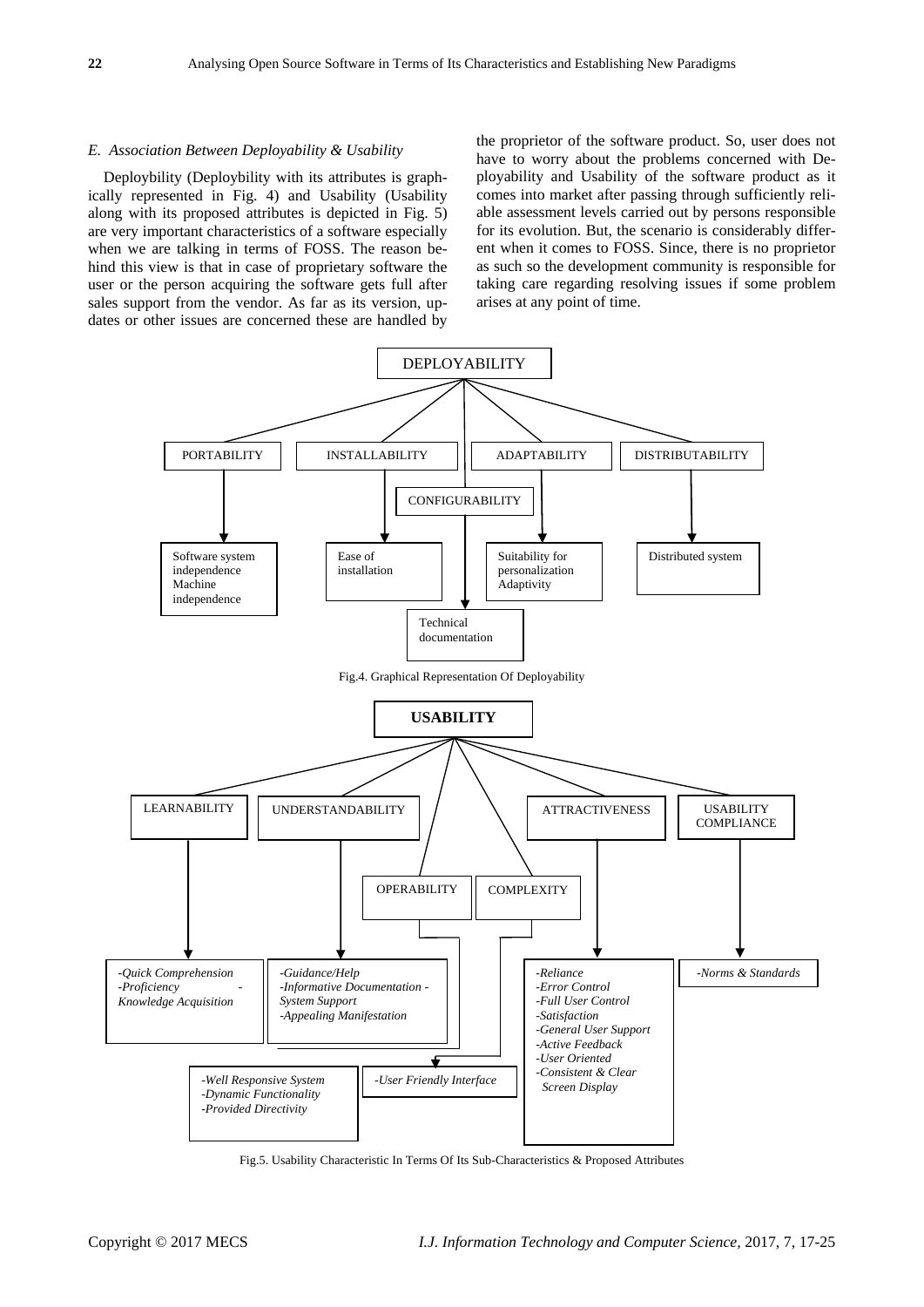It is therefore necessary to see how these two important characteristics of FOSS are related to each other. The association (Fig. 6) between these two characteristics has direct impact on the credibility of FOSS. This is because if any of the two characteristics is not able to live up to the expectations of the persons dealing with it then it will affect the functionality and the reliability of the other. Needless to say if software is not able to be deployed in heterogeneous environments then it is good for nothing. Clearly, its Usability in that case cannot be realized however useful it may be from the point of view of its working.



Fig.6. Association between Deployability and Usability

On the contrary if software is not doing as it was expected to be then its Deployability becomes questionable.

| Table 4. SPSS output for Deployability & Usability Crosstabultion |  |  |  |
|-------------------------------------------------------------------|--|--|--|
|-------------------------------------------------------------------|--|--|--|

| Deploybility * Usability Crosstabulation |           |     |    |       |     |  |
|------------------------------------------|-----------|-----|----|-------|-----|--|
|                                          | Usability |     |    |       |     |  |
|                                          |           |     |    | Total |     |  |
|                                          |           | 89  | 35 |       | 131 |  |
| Deploybility                             | 2         | 27  | 28 |       | 58  |  |
|                                          | 3         |     |    |       | 11  |  |
| Total                                    |           | 121 | 68 |       | 200 |  |

|  | Table 5. SPSS output for Fisher's Exact Test |  |  |  |  |  |  |
|--|----------------------------------------------|--|--|--|--|--|--|
|--|----------------------------------------------|--|--|--|--|--|--|

| Chi-Square Tests                      |        |    |                                           |                           |                           |  |  |
|---------------------------------------|--------|----|-------------------------------------------|---------------------------|---------------------------|--|--|
|                                       | Value  | Df | Asymptotic<br>Significance<br>$(2-sided)$ | Exact Sig.<br>$(2-sided)$ | Exact Sig.<br>$(1-sided)$ |  |  |
| Pearson Chi-<br>Square                | 9.694  | 4  | .046                                      | .048                      |                           |  |  |
| Likelihood<br>Ratio                   | 9.526  | 4  | .049                                      | .058                      |                           |  |  |
| Fisher's Ex-<br>act Test              | 10.195 |    |                                           | .027                      |                           |  |  |
| Linear-by-<br>Linear Asso-<br>ciation | 5.725  | 1  | .017                                      | .021                      | .012                      |  |  |
| N of Valid<br>Cases                   | 200    |    |                                           |                           |                           |  |  |

This is because getting a software installed without having all the aspects incorporated in it does not make any sense from both user and developer point of view. Keeping in view the attributes of the two characteristics (Deploybility and Usability) the Fisher's Exact Test was used to check and hypothesize (See Table  $4 \& 5$ ) if there exists any relation between these two characteristics. The

significant value of .027  $\left( <.05 \right)$ , as evident from Table 5, clearly shows the validity of the alternate hypothesis that there certainly exist some association between the two characteristics of FOSS.

#### *F. Discussion*

The FOSS scenario is changing at a very fast pace. More and more young people are now turning towards FOSS community. Statistics show that the scenario was comparatively different some time back (about a decade ago). Although, the roots of FOSS are very deep in the history of software industry but it has gained popularity in the masses very quickly in the recent times in India. Now, it won"t be wrong to say that open source software industry is acting as an equal opportunity employer for both kind of sex and more and more number of females is developing confidence in open source industry.

An important significance of the outcome of this research is that it is quite possible to consider that about some time back (approximately some two decades back or so) open source arena was not that influential in convincing the professionals involved in world of computer and especially software to get involved in the field of open source technologies. People were not able to see their future by getting involved in this field. It also signifies that whether we talk about individual software professionals or the software groups/companies/industries the statistics give us sufficient ground to think that it was hard for someone to believe at that time that open source community will flourish so much in such a short span of time especially when we know that the first open source attempt happened way back in 1953 (i.e. about 63 years ago).

Further, the level of education appears to be an indicator of awareness regarding FOSS. If we compare the level of education (i.e. higher and lower level) among people we find that higher level of education is more tending towards FOSS to that of lower level of education. As we move from undergraduate level to the postgraduate level the number of responses keeps on increasing (towards FOSS involvement) accordingly. This increase in number of people having the higher education is quite high as far as their FOSS involvement is concerned. Although, there appears to be considerable increase in FOSS popularity in a short span of time (as mentioned before) but from the earnings of the FOSS people it can also be concluded that people might have stepped towards open source platforms quite earlier in the country by recognizing its importance and keeping in view its magnitude and surfacing in the Indian software industry set up.

As far as the sources of information for FOSS are concerned, although, the internet is very important medium for information dissemination in the modern times, but surprisingly the statistics show that the people dependant on it as an information source for FOSS are not relatively that big in number. At the first look it appears that it is hard to believe in this finding. But, a vigilant look at the existing conditions in the past as well as in the present times related to internet and information technology reveals the fact that scarcity of resources and unavailability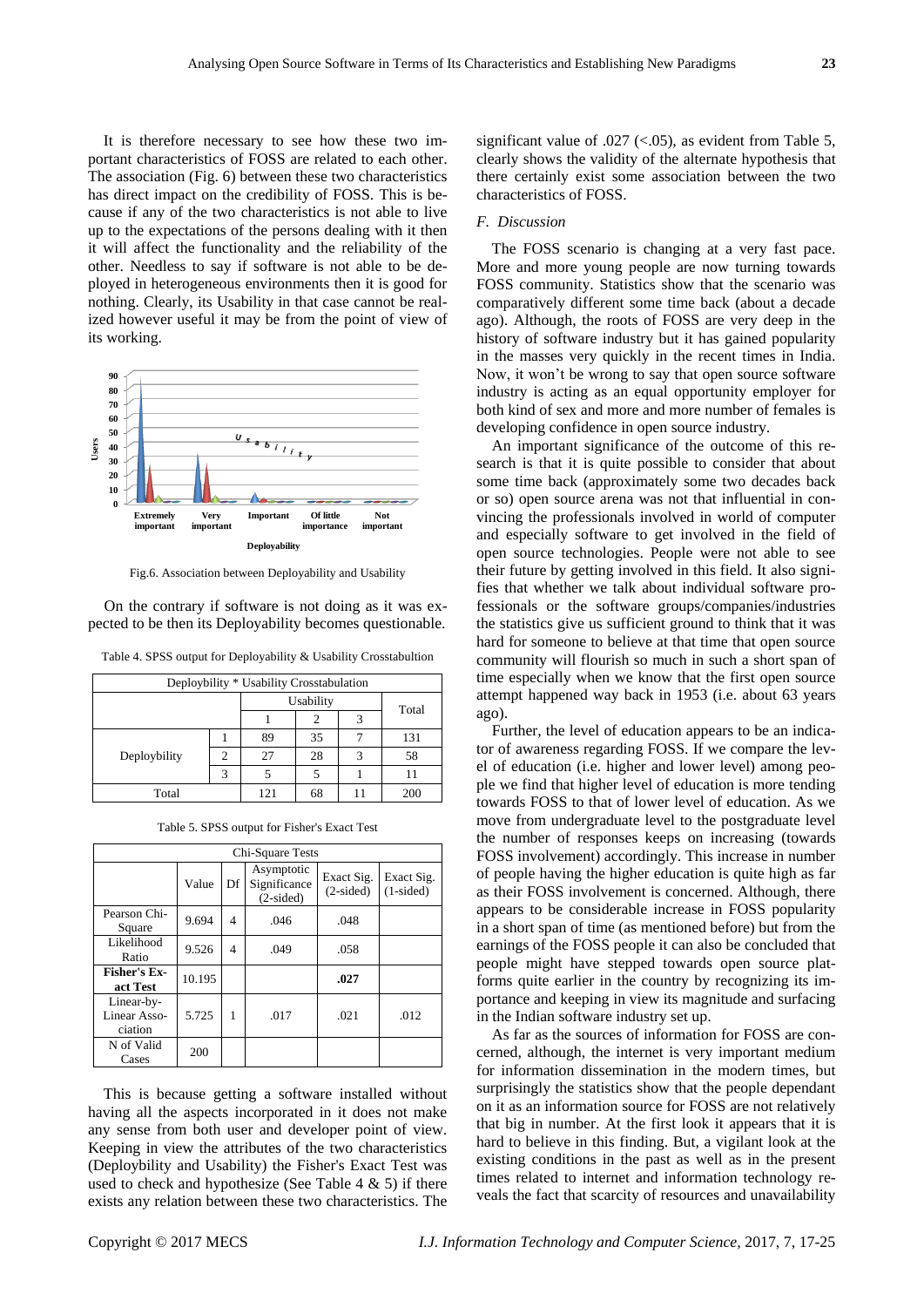of higher bandwidth for substantially long period of time had restricted the adequate evolution of internet in India. Moreover, being a country with rural background there had been a lot of bottlenecks in the reach of internet in the far flung areas resulting in the delayed overall progress. But, on the whole it won"t be wrong to say that in the modern times internet is going to take the lead. An important significance of this research's outcome is that various other sources of information dissemination like magazines (related to information technology and computers in general) and colleagues/friends have also got their place in this entire setup and this place is vital too if we look at the results of this empirical swot up. A crucial point that also needs to be discussed here is that in the coming times the scenario may be quite different because of the advent of new technologies (which keep on appearing one after the other and that has become a fashion in the IT industry).

#### VI. CONCLUSION

FOSS is proving to be a promising alternative to its proprietary counterpart as increasing number of people are getting involved in it in one way or the other belonging to any age group or gender. It has also become a good source of income for the people involved in the software/hardware related activities through paid online or onsite training and support to open source products, paid software components for full functionality of a FOSS product, paid installation and training in case of complex FOSS, paid advertisements on FOSS running on mobile devices, paid special plug-ins for a FOSS product developed by an individual or a software company for a particular FOSS, hardware sales with preinstalled FOSS and a proprietary software tool/application to run on a FOSS. All these sources of income are attracting new generation towards FOSS world. Because of numerous sources for information propagation related to FOSS, there has been a significant increase in FOSS popularity. Also, it is worth saying that Deployability and Usability of FOSS go side by side and merits and demerits of one have favouring or adverse effect on other.

# *A. Limitations*

The work done involves only two of the major characteristics of FOSS. This empirical research can be extended to involve other important characteristics of FOSS like Maintainability. Apart from this Deployability of FOSS may be viewed in terms of other relevant attributes related to FOSS, which need to be identified, if needed. Only the attributes of the considered characteristics (i.e. Deployability and Usability) were emphasised (in terms of the new one being proposed or existing one being modified), neither new sub-characteristics of the undertaken characteristics were identified nor the existing ones were modified (if needed). Limitations pertaining to this research study are mainly concerned with the bias factor which comes into play while taking down respondents' response. The level of biasness considerably affects the outcome of a research. This empirical research lacks the use of any method capable of handling fuzziness. An algorithm could be used to handle the biasness in the responses. The use of an algorithm/method capable of handling fuzziness and biasness significantly improves the reliability and accuracy of the results. It is easier to generalize the outcome of a research study in terms of the entire population if such methods are employed.

#### *B. Scope for Future Research*

As far as the future areas concerning this research are concerned, the other important characteristics namely Functionality, Efficiency and Reliability of FOSS can be taken into account. An empirical research can be carried out by identifying the appropriate sub-characteristics and attributes of these sub-characteristics of FOSS. It will help in attaining a complete insight into the present status of FOSS in the software industry. Moreover, appropriate methods capable of handling fuzziness and biasness in the feedback obtained from the people involved in FOSS can be used to have more practical results. This will help in complete exploration of FOSS.

#### **REFRENCES**

- [1] Scacchi, W. (2013). Understanding open source software evolution [Online] Available: http://www.ics.uci.edu/ ~wscacchi/Papers/New/Understanding-OSS-Evolution.pdf
- [2] Bollier, D. (1999). The power of openness. Why citizens, education, government and business should care about the coming revolution in open source code software. Retrieved from http://www.opencode.org/h2o/
- [3] 298. Vernudóttir, H. B. (2010). The Use of Free and Open Source Software by Icelandic Software Developers. Research report. B.Sc. Computer Science. Springler, New York.
- [4] J. A. (2014, August 13). Red Crackle. Retrieved February 23, 2017, from http://redcrackle.com/blog/7-interestingfacts-about-open-source-software.
- [5] S. J. (2010, January 6). Open Source, Open Development, Open Innovation Workshop. OSS Watch, 1, 3. Retrieved February 23, 2017, from http://oss-watch.ac.uk/ newsletters/january2010.
- [6] Rothfuss, G. (2002). A framework for Open Source projects. Master Thesis in Computer Science, University of Zurich, Department of Information Technology.
- [7] Laurent, A. M. S. (2008*). Understanding Open Source and Free Software Licensing.* O'Reilly Media. p. 4. ISBN 9780596553951.
- [8] Lee, S. H. (1999). Open source software licensing. Available: cyber.law. harvard.edu/openlaw/ gpl.pdf.
- [9] Alspaugh, T. A., Asuncion, H. U. and Scacchi, W. (2012). Software licenses, open source components, and open architectures. *In: Aligning Enterprise, System, and Software Architectures* (Eds. I. Mistr´ık, A. Tang, et al.,) IGI Global, pp 58–7.
- [10] Raza, A. and Capretz, L. F. (2010). Contributors 'preference in open source software usability: an empirical study. International Journal of Software Engineering & Applications, 1(2): 10-17.
- [11] Andreasen, M. S., Nielsen, H. V., Schrøder, S. O. and Stage, J. (2006). Usability in open source software development: opinions and practice. Information technology and control. 35(3A).
- [12] Nichols, D. M. and Twidale, M. B. (2003). The Usability